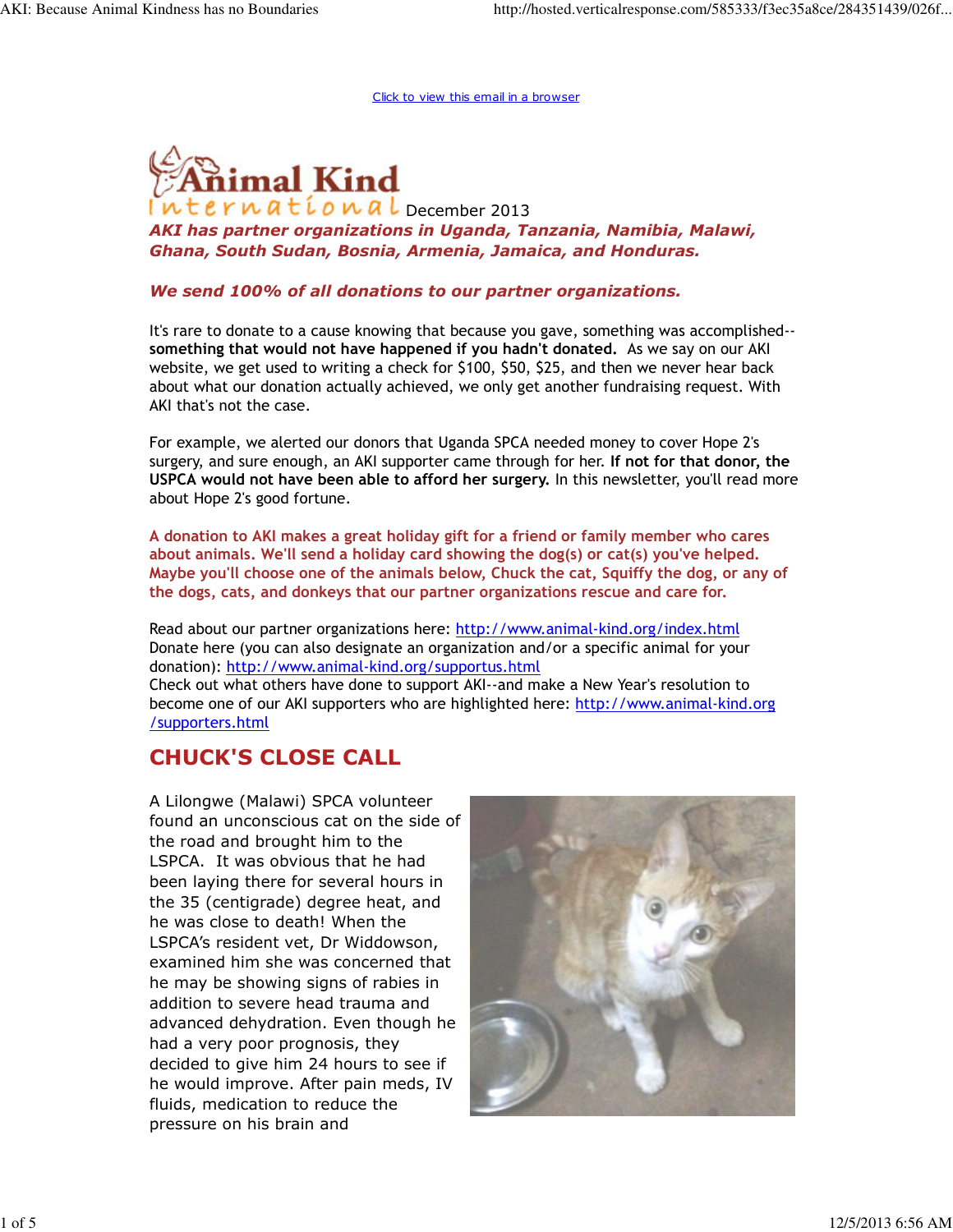anti-inflammatory medication, he slowly became more responsive and aware of his surroundings. It was clear that this ginger & white cat (later named Chuck) was unable to see at this stage and it was unclear whether that was reversible.

Everyone decided to give Chuck another 24 hours to see if he improved further. With each 24 hours, he improved a little bit more; first he lifted his head, then he sat up, then he regained his appetite, he slowly was able to rise to his feet and wobble a few paces.

Despite significant damage to the retinas in the back of both eyes Chuck seemed to be able to pick out images in front of him and slowly was able to see well enough to get excited if someone walked up to his cage.

Chuck's care is costly, and the LSPCA is looking for supporters who will sponsor him--he still needs to be neutered, and he still needs medication and good food to regain strength and health. You can designate LSPCA/Chuck for your donation on the AKI link above.

## Squiffy!

Squiffy was reported as a stray to the Lilongwe SPCA, and the LSPCA Veterinary Team set out to capture him--some tasty sausages did the trick! He was skin and bones and had a few cuts, presumably from where stones had been thrown at him. Even though Squiffy hadn't been treated kindly, he was so good-natured right from the beginning. The LSPCA vet vaccinated and de-wormed Squiffy, and kept him at the clinic for monitoring. As he recovered from his ordeal he was moved



over to the LSPCA's quarantine facilities (constructed with AKI funds!) He has since left quarantine, been neutered, and is awaiting a good home. The LSPCA vet says, "He is still lovely in nature and we are all hoping he will find the loving home he deserves."

The LSPCA would like to find a sponsor to cover the cost of Squiffy's care.

Photo above: Squiffy, settled in at the LSPCA. Photo below: Squiffy when he first arrived at the the LSPCA shelter, skin and bones, but still so good-natured.

Thanks to the LSPCA shelter staff, Squiffy is quickly recovering, gaining weight, and is becoming a happy, playful dog.

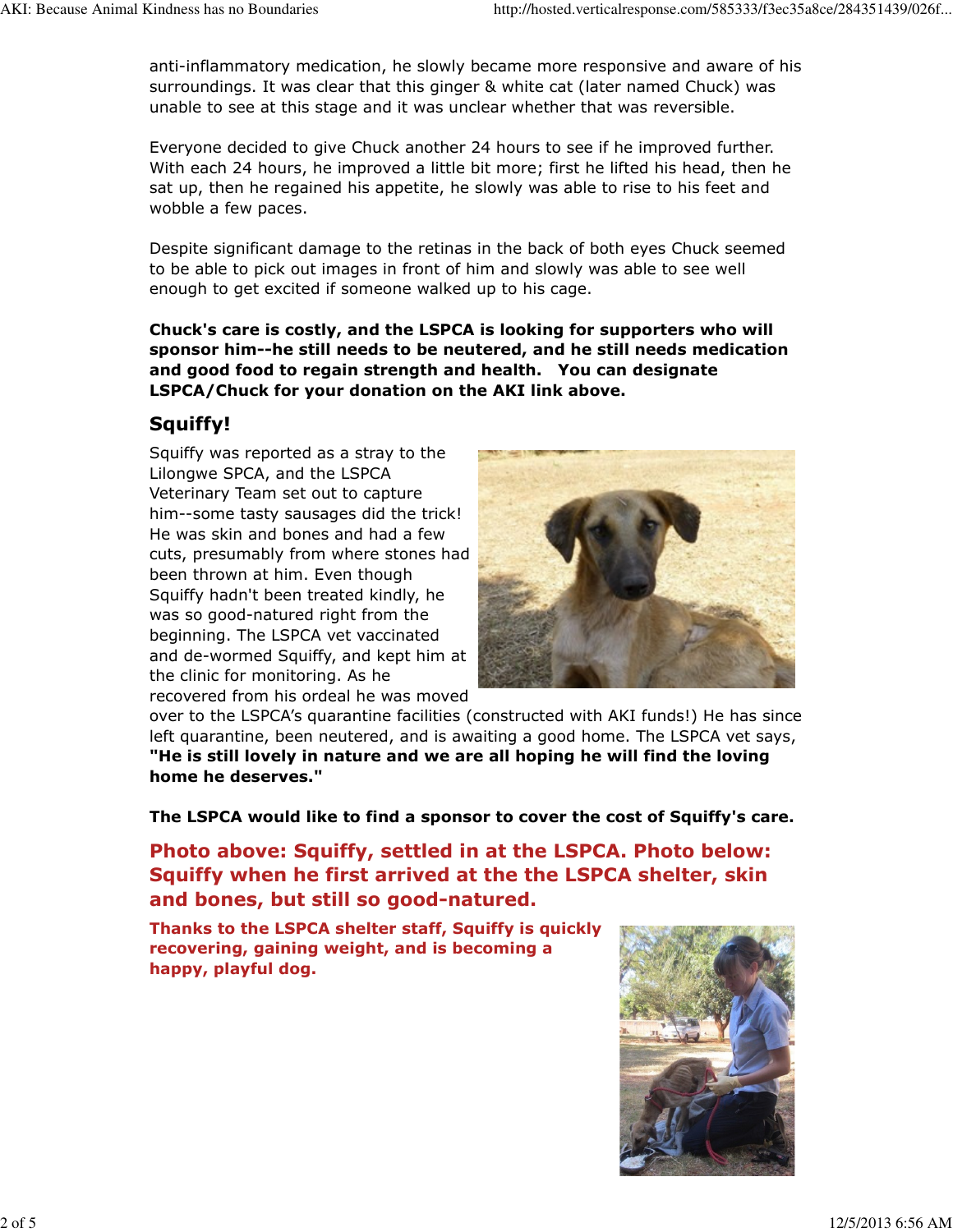

### loveanimals.org

AKI has a project on the crowdfunding site, loveanimals: Veterinary Outreach **Clinics in Tanzania.** You can help AKI bring vet care to dogs and cats who otherwise would never have the chance to see a vet. These clinics are often the only time children see people being kind to animals--these clinics can leave a lasting impression.

Our AKI partner organization, Tanzania Animal Welfare Society holds Veterinary Outreach Clinics, when funds are available, in poor communities. Dr. Thomas explains the veterinary outreach clinics: They involve mobilization with loudspeakers and posters. We go to different communities but our focus are the poor village areas of Dar es Salaam where most of the people are not able to pay the costs for the vet care of their animals and actually these people can not afford to meet their basic home needs as well.

Read more about TAWESO veterinary outreach clinics and see pictures, at the link below, where you can also donate--and JOIN US in helping to bring vet care to over 300 needy animals:

http://www.loveanimals.org/tanzania-vet-outreach.html

### AKI Dollars at Work for Animals!

A little boy brought Hope 2 to the Uganda SPCA when she was only about 3 months old. This brave boy had stopped some children from throwing stones at her. At some point previously she had been hit by a car and her rear legs were paralyzed. Her pelvis and some of her vertebrae were also broken. She needed an amputation to help her walk on her three good legs. Her other rear leg had been rehabilitated and had gained strength, so with surgery, she



is expected to be able to walk again. Hope is a playful puppy who loves to be mobile, and she showed such determination, the USPCA knew she'd be a great candidate for the surgery.

### AN AKI DONOR COVERED THE COST OF HOPE 2'S SURGERY!

Now at about 6 months old, she went through amputation surgery. Jackie, Hope 2's foster mom, reported: Hope is making a remarkable recovery after the operation. Her remaining back leg seems weaker and less flexible since the op but I am hoping that she will still be able to walk on it and the front legs soon. Please tell them that I appreciate their generosity so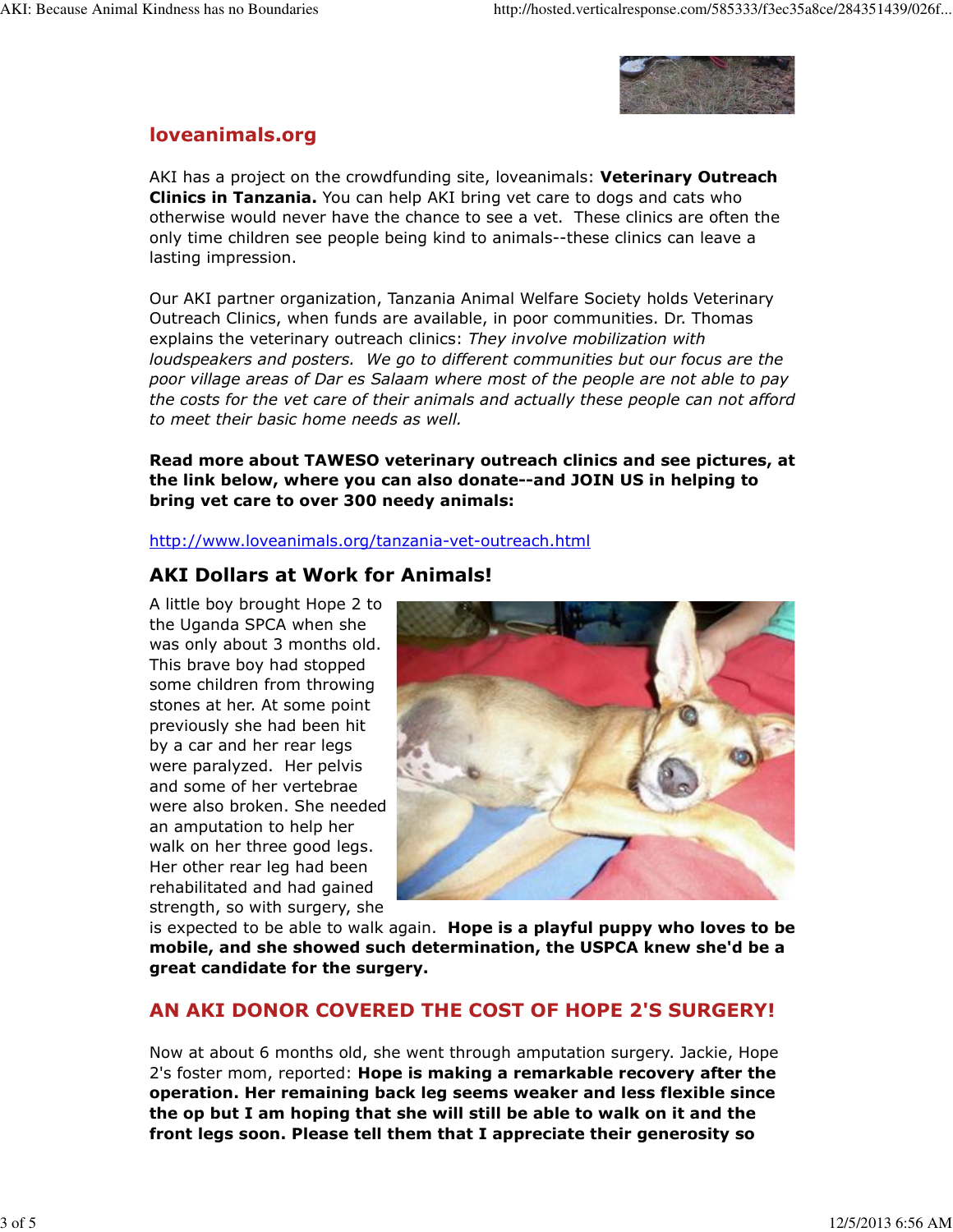much.



Thank you very much for donating to AKI and helping to make sure animals in poor countries are not forgotten during the holidays! Every donation helps--our partner organizations do so much with very little!

Karen Menczer, Executive Director & the AKI Board We wish a happy and healthy holiday season to you and your family, the 2- and 4-leggeds.

# A Special Thank You

A personal thank you to all those who sent messages about my dog Eubie, and who donated in his memory:

http://www.animal-kind.org /memories.html



Karen

You can also help AKI by forwarding this newsletter to a friend; by using eBay's Giving Fund (purchase an item that

designates AKI or sell an item and designate AKI for a %); by using fundinco prior to going to Amazon to shop; and by searching, shopping, and dining with Goodsearch, Goodshop, and Gooddining--all these can be found on the AKI website:

http://www.animal-kind.org/supportus.html

We hope you enjoy hearing from us, but if you no longer wish to receive these emails, please reply to this message with "Unsubscribe" in the subject line or simply click on the following link: **Unsubscribe** 

Click here to forward this email to a friend